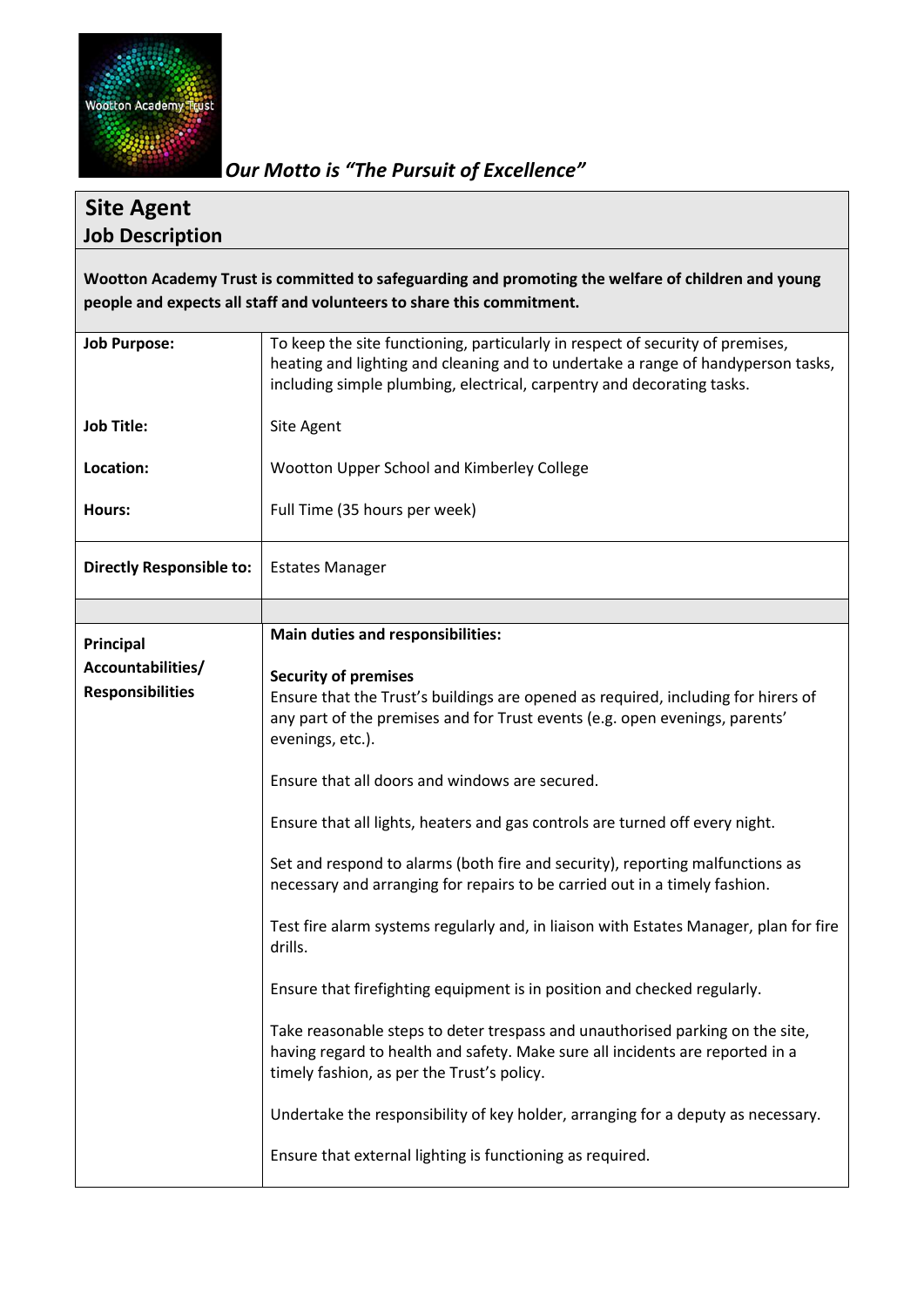| <b>Maintenance of Building and Grounds</b><br>Carry out routine repairs and maintenance work, as directed by the Estates<br>Manager.                                                                  |
|-------------------------------------------------------------------------------------------------------------------------------------------------------------------------------------------------------|
| Monitor the estates helpdesk function and email inbox to respond to any<br>maintenance requests.                                                                                                      |
| Monitor the building management system, in liaison with the Estates Manager.                                                                                                                          |
| Carry out checks of the buildings, including plant rooms, to identify and rectify<br>any issues, escalating to the Estates Manager where appropriate.                                                 |
| Supervise contractors who are on the school site.                                                                                                                                                     |
| Ensure that access to the school in the event of bad weather is maintained,<br>ensuring that paths are clear of snow, ice, leaves, floodwater etc.                                                    |
| <b>Health &amp; Safety</b><br>Manage the access to the school site during the school day in line with<br>safeguarding guidance from Estates Manager.                                                  |
| Be aware of and adhere to all Trust policies and procedures on health and safety.                                                                                                                     |
| Undertake health and safety monitoring procedures, in accordance with the<br>Trust's health and safety policy, including prescribed routine checks and record<br>them on the Trust's online platform. |
| Maintain and use supplied PPE where appropriate.                                                                                                                                                      |
| Have knowledge of relevant risk assessments and methods of working and ensure<br>that they are followed in working practice.                                                                          |
| Inform Estates Manager of any health and safety issues without delay.                                                                                                                                 |
| Porterage<br>Ensure that deliveries of equipment, furniture and materials are dealt with<br>promptly and items repositioned as required.                                                              |
| Undertake porterage of equipment, furniture and materials within the premises,<br>as required.                                                                                                        |
| <b>Management of Lettings</b><br>Ensure that all lettings are serviced appropriately.                                                                                                                 |
| General<br>To maintain confidentiality at all times in respect of school related matters and to<br>prevent disclosure of confidential and sensitive information.                                      |
| To undertake any other duties of a similar level and responsibility as may be<br>required.                                                                                                            |
| Wootton Academy Trust requires that all staff receive Safeguarding training, and<br>have read and strictly adhere to the Trust's Safeguarding & Child Protection<br>Policy.                           |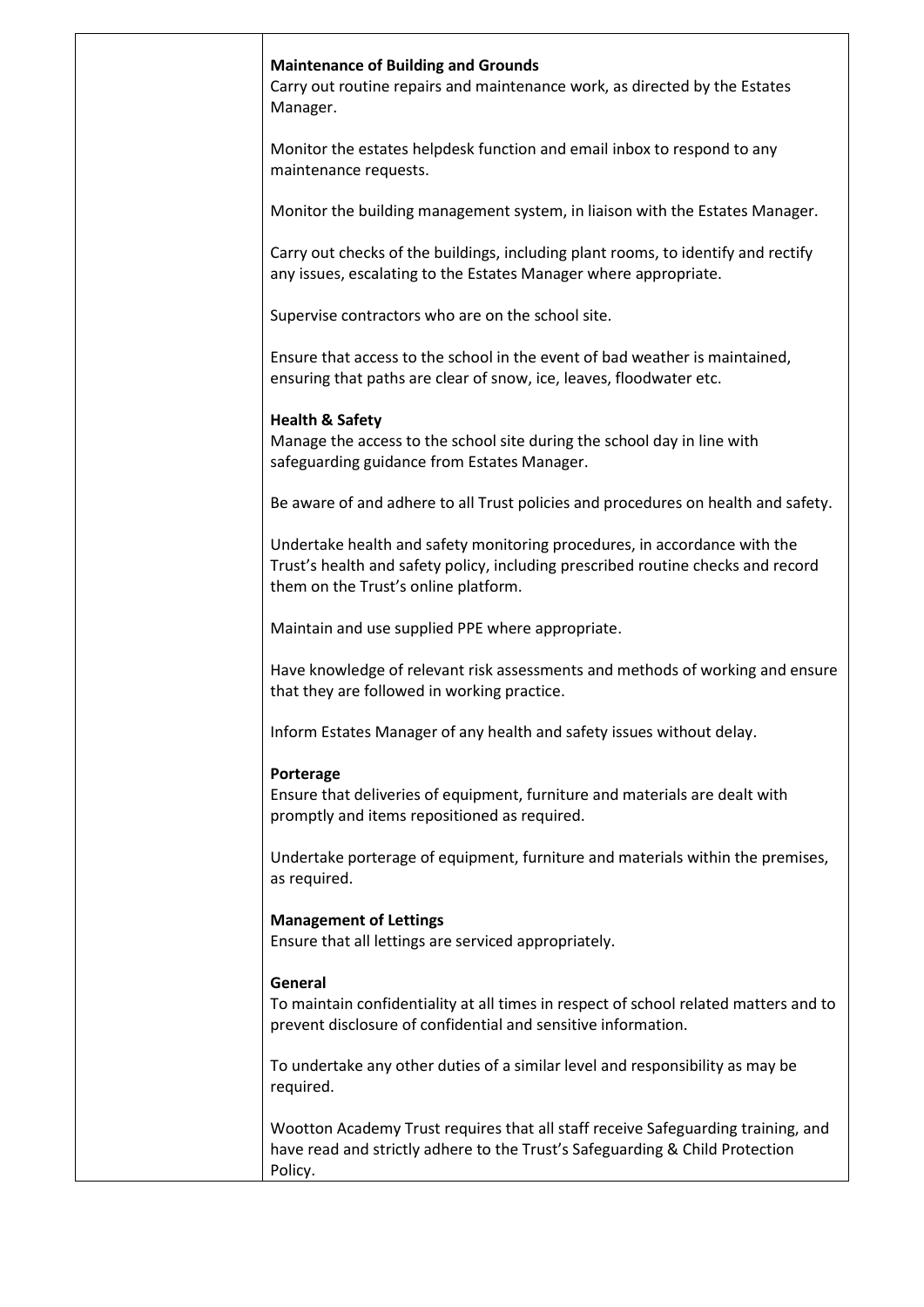## **Other General Responsibilities:**

- 1. To ensure a duty of care at all times to safeguard and promote the welfare of all pupils.
- 2. Whilst every effort has been made to explain the main duties and responsibilities of the post, each individual task undertaken may not be identified.
- 3. Employees will be expected to comply with any reasonable request from management to undertake work of a similar level that is not specified in this job description.
- 4. Employees are expected to be courteous to colleagues and provide a welcoming environment to visitors and telephone callers.

The Trust will endeavour to make any necessary reasonable adjustments to the job and the working environment to enable access to employment opportunities for disabled job applicants or continued employment for any employee who develops a disabling condition.

**The post holder may be required from time to time to undertake other duties within the Trust as may be reasonably expected, without changing the general character of the duties or the level of responsibility.**

**The job description will be reviewed through the annual appraisal process.**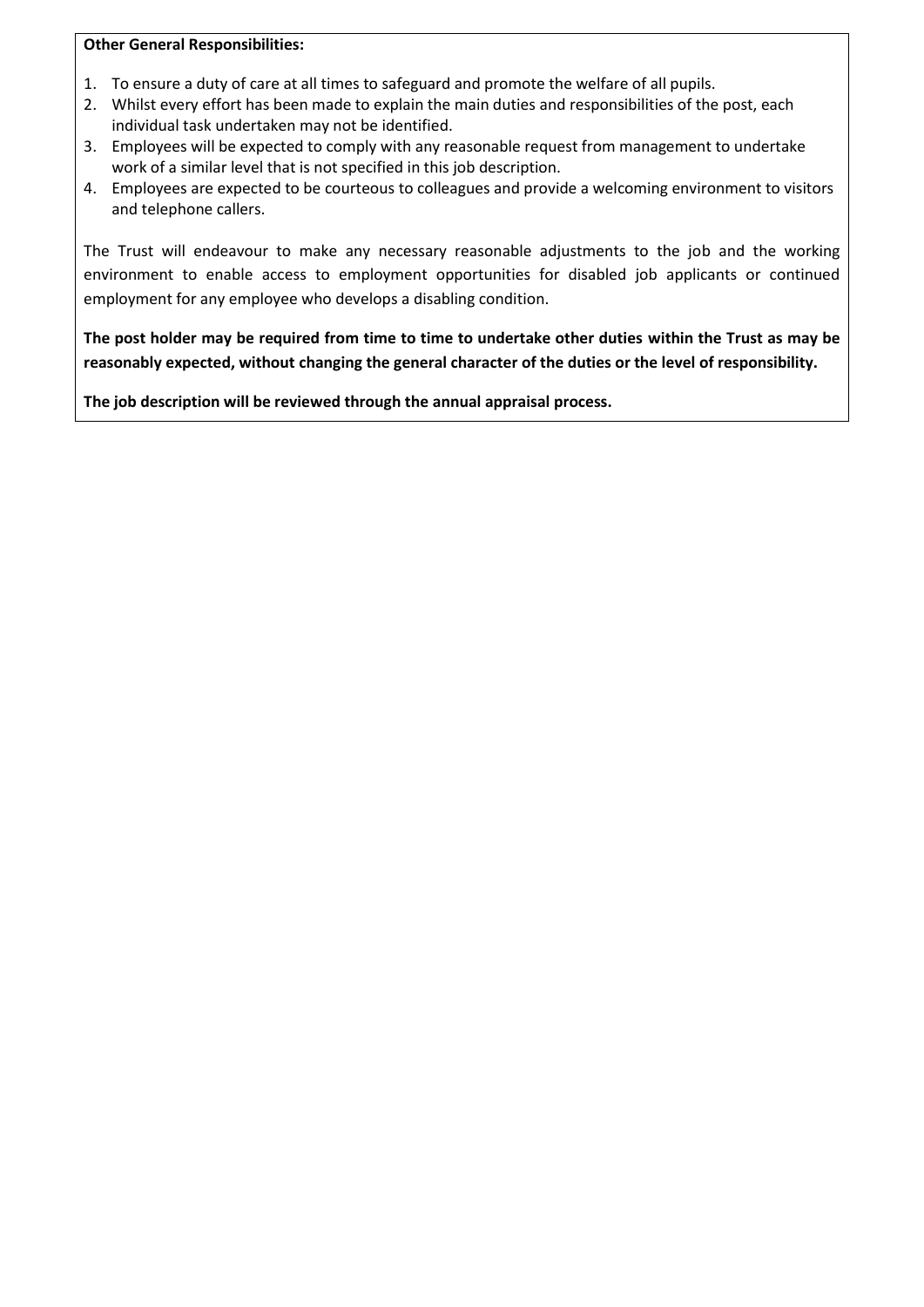

## *Our Motto is "The Pursuit of Excellence"*

| <b>Site Agent</b>            |                                                                                                                                                                                                                                                                                                                                                                                                                                                                                                                                                                                                                                                   |                                                                         |  |  |
|------------------------------|---------------------------------------------------------------------------------------------------------------------------------------------------------------------------------------------------------------------------------------------------------------------------------------------------------------------------------------------------------------------------------------------------------------------------------------------------------------------------------------------------------------------------------------------------------------------------------------------------------------------------------------------------|-------------------------------------------------------------------------|--|--|
| <b>Person Specification</b>  |                                                                                                                                                                                                                                                                                                                                                                                                                                                                                                                                                                                                                                                   |                                                                         |  |  |
|                              | <b>Essential Criteria</b>                                                                                                                                                                                                                                                                                                                                                                                                                                                                                                                                                                                                                         | <b>Desirable Criteria</b>                                               |  |  |
| <b>Qualifications</b>        | <b>GCSE English and Mathematics at Grade</b><br>C or equivalent.<br>First Aid at Work Certificate or be willing<br>to train.                                                                                                                                                                                                                                                                                                                                                                                                                                                                                                                      | Relevant trade qualification (e.g. carpentry,<br>electrical, plumbing). |  |  |
| <b>Experience</b>            | Previous experience in a similar post or<br>undertaking similar work.                                                                                                                                                                                                                                                                                                                                                                                                                                                                                                                                                                             | Previous experience of working in an<br>education setting.              |  |  |
|                              | Experience working with people at all levels<br>both internally and externally.                                                                                                                                                                                                                                                                                                                                                                                                                                                                                                                                                                   |                                                                         |  |  |
| Knowledge &<br><b>Skills</b> | Ability to undertake a range of routine<br>maintenance tasks and manual work.<br>Ability to work with minimal supervision<br>and act on your own initiative as well as<br>work as part of a team.<br>Good communication skills; orally and<br>written.<br>Ability to work under pressure, prioritise<br>and meet deadlines.<br>Good standard of ICT skills.<br>Good organisational skills.<br>Ability<br>to<br>develop<br>good<br>working<br>relationships with staff, students, visitors,<br>contractors etc.<br>Ability to communicate confidently with<br>staff and students.<br>Ability to undertake a range of routine<br>maintenance tasks. | Knowledge of health and safety regulations.                             |  |  |
|                              | A positive attitude towards young people.<br>Ability to maintain confidentiality.                                                                                                                                                                                                                                                                                                                                                                                                                                                                                                                                                                 |                                                                         |  |  |